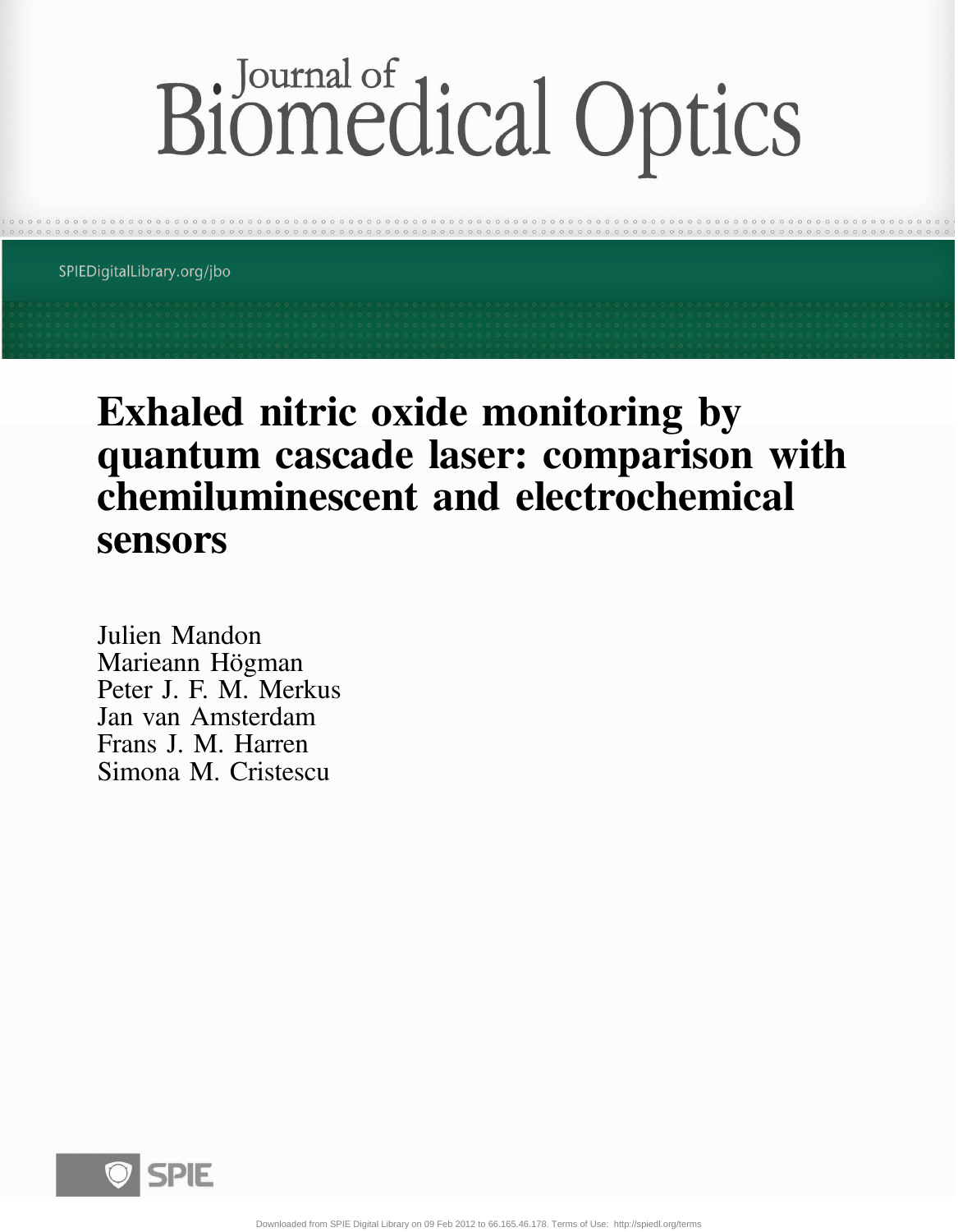### Exhaled nitric oxide monitoring by quantum cascade laser: comparison with chemiluminescent and electrochemical sensors

#### Julien Mandon,<sup>a</sup> Marieann Högman,<sup>b</sup> Peter J. F. M. Merkus,<sup>c</sup> Jan van Amsterdam,<sup>d</sup>

**Frans J. M. Harren,<sup>a</sup> and Simona M. Cristescu<sup>a</sup><br>ªRadboud University, Life Science Trace Gas Facility, Molecular and Laser Physics, Institute for Molecules and Materials, P.O. Box 9010, 6500 GL** Nijmegen, The Netherlands

b Uppsala University and Centre for Research and Development, Department of Medical Sciences, Respiratory Medicine and Allergology, Uppsala University/County Council of Gävleborg, SE 801 88 Gävle, Sweden

c Radboud University Nijmegen Medical Centre, Department of Pediatric Pulmonology, PO Box 9101, 6500 HB Nijmegen, The Netherlands <sup>d</sup>Laboratory for Health Protection Research, RIVM, P.O. Box 1, 3720 BA Bilthoven, The Netherlands

Abstract. Fractional exhaled nitric oxide ( $F<sub>E</sub>NO$ ) is considered an indicator in the diagnostics and management of asthma. In this study we present a laser-based sensor for measuring  $F_FNO$ . It consists of a quantum cascade laser (QCL) combined with a multi-pass cell and wavelength modulation spectroscopy for the detection of NO at the subpart-per-billion by volume (ppbv, 1∶10<sup>-9</sup>) level. The characteristics and diagnostic performance of the sensor were assessed. A detection limit of 0.5 ppbv was demonstrated with a relatively simple design. The QCL-based sensor was compared with two market sensors, a chemiluminescent analyzer (NOA 280, Sievers) and a portable handheld electrochemical analyzer (MINO®, Aerocrine AB, Sweden).  $F<sub>E</sub>NO$  from 20 children diagnosed with asthma and treated with inhaled corticosteroids were measured. Data were found to be clinically acceptable within 1.1 ppbv between the QCL-based sensor and chemiluminescent sensor and within 1.7 ppbv when compared to the electrochemical sensor. The QCL-based sensor was tested on healthy subjects at various expiratory flow rates for both online and offline sampling procedures. The extended NO parameters, i.e. the alveolar region, airway wall, diffusing capacity, and flux were calculated and showed a good agreement with the previously reported values. © 2012 Society of Photo-Optical Instrumentation Engineers (SPIE). [DOI: 10.1117/1.JBO.17.1.017003]

Keywords: fractional exhaled nitric oxide; breath analysis; quantum cascade laser; wavelength modulation spectroscopy; chemiluminescence; electrochemical; asthma.

Paper 11457 received Aug. 24, 2011; revised manuscript received Nov. 11, 2011; accepted for publication Nov. 14, 2011; published online Feb. 1, 2012.

#### 1 Introduction

A method for non-invasive monitoring of inflammation from the respiratory system represents a challenge and so far, several methods have been used, i.e. exhaled breath condensate,<sup>[1](#page-6-0)</sup> electronic nose, $2,3$  $2,3$  $2,3$  and nitric oxide detection.<sup>[4](#page-6-3),[5](#page-6-4)</sup> The discovery of nitric oxide (NO) in the exhaled breath $6$  and its increased value in asthmatics<sup>[7](#page-6-6)</sup> paved the way for technical developments. Measurement of  $F<sub>F</sub>NO$  (Fractional Exhaled NO) is known to be flow dependent.<sup>8,[9](#page-6-8)</sup> The American Thoracic Society/European Respiratory Society (ATS∕ERS) statement recommends measuring F<sub>E</sub>NO at a constant flow rate of 50 ml/s (F<sub>E</sub>NO<sub>0.05</sub>), reflecting a trade-off between sensitivity and patient comfort. However, measurement of  $F<sub>E</sub>NO$  at different flow rates, socalled extended NO analysis (or known as flow-independent parameters), can be used to calculate NO parameters providing NO production from different compartments of the lung.<sup>11</sup> The NO parameters are the NO from the alveolar region  $(C_A NO)$  and NO flux from the airways  $(J'_{aw}NO)$ , derived from a linear model,<sup>[12](#page-6-11)</sup> and the airway wall content of NO ( $C_{aw}$ NO) and diffusing capacity of NO over the airway wall  $(D_{aw}NO)$  that can be calculated from a non-linear model. $13$  These NO parameters may give new insight into respiratory diseases.

For medical applications, there is a great requirement for a sensitive, accurate, compact, convenient and inexpensive

sensor. Several instruments are now available making use of either chemiluminescence, electrochemical, or laser-based technologies. $14-18$  $14-18$  $14-18$  Care has to be given to validate and calibrate each device to avoid conflicting reports between studies. Chemiluminescent detection of  $F<sub>E</sub>NO$  is considered by many researchers in the field as the "gold standard." It provides accuracy and precision but is bulky and expensive, has high on-going running costs, and also requires technical expertise in calibration, limiting their use in routine patient care. Electrochemical sensors are convenient for development of portable hand-held analysers. However, the reproducibility of  $F<sub>E</sub>NO$  measurements for absolute values is still subject to conflicting reports $19-21$  $19-21$  $19-21$  and can have consequences of relying on a single estimate of the level of F<sub>E</sub>NO in driving clinical management. The advances of quantum cascade laser (QCL) technologies have opened up new opportunities for novel mid-infrared (mid-IR) gas sensors. The QCL-based sensors are well suited for mid-infrared spectroscopic trace gas sensing due to their narrow linewidth, high power at room temperature, and continuous wave (CW) operation at mid-IR wavelengths (3 to 24  $\mu$ m).<sup>[22](#page-6-17),[23](#page-6-18)</sup> Several approaches for the optical sensing of NO have been reported. Sensors based on absorption spectroscopy using a multi-pass cell<sup>[24](#page-6-19)-[26](#page-6-20)</sup> or a high finesse cavity for cavity enhanced<sup>[15,](#page-6-21)[27](#page-6-22)[,28](#page-7-0)</sup> or cavity ring-down,<sup>[29](#page-7-1),[30](#page-7-2)</sup> photoacoustic spectroscopy,<sup>[31](#page-7-3)</sup> and Faraday modulation spectroscopy<sup>32[,33](#page-7-5)</sup> have been successfully

Address all correspondence to Simona M. Cristescu; Tel: +31243652277; Fax: +31243653311; E-mail: simona@science.ru.nl 0091-3286/2012/\$25.00 © 2012 SPIE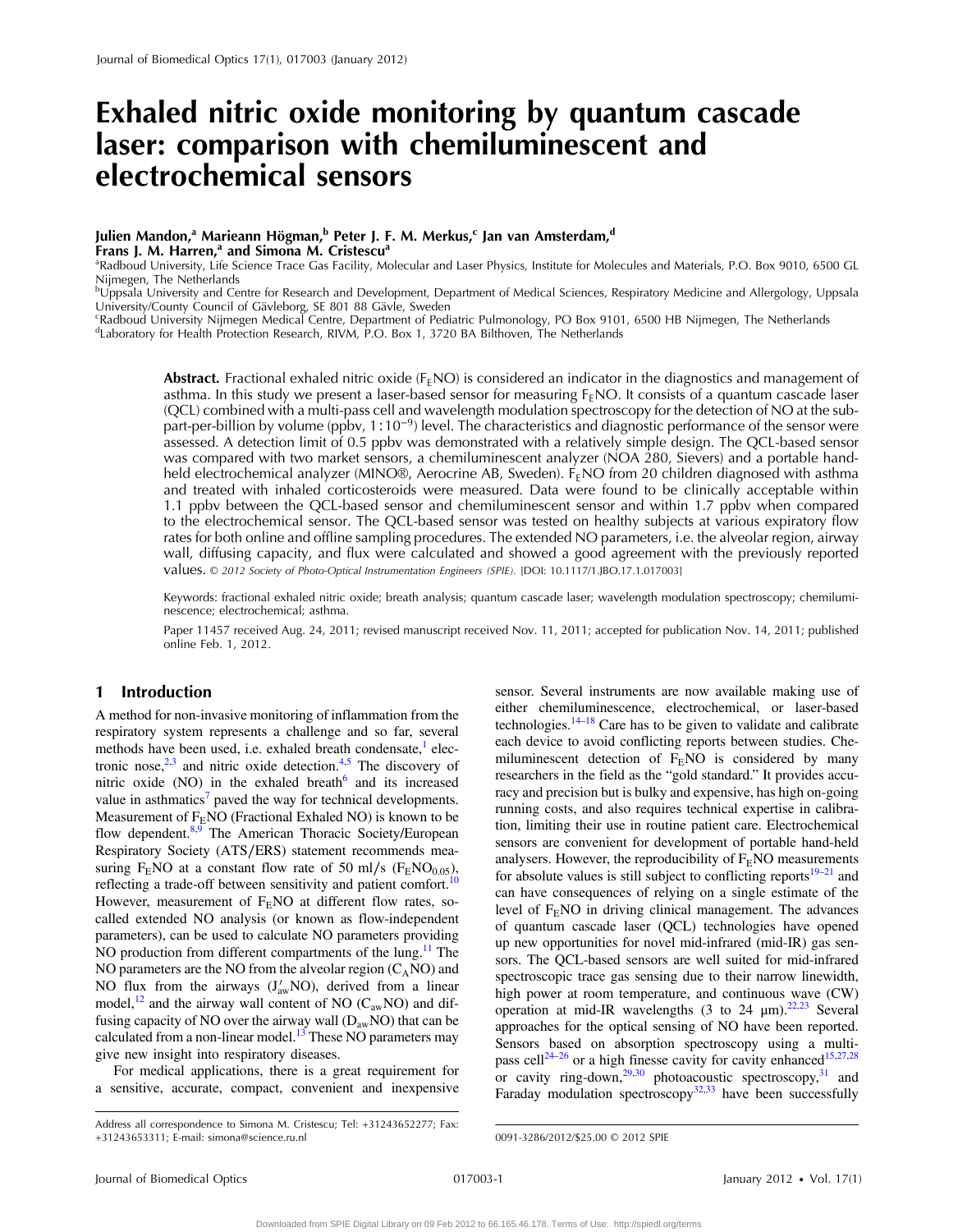implemented to reach a detection sensitivity in the order of single part per billion by volume (ppby,  $1:10^{-9}$ ) and below.

In this paper, we report on the development and performance evaluation of a laser-based NO sensor, utilizing a CW, thermoelectrically cooled QCL as a light source. The sensor was validated for  $F<sub>E</sub>NO$  measurements; linearity, selectivity, precision, accuracy, and detection limit were determined. The QCL-based sensor was tested on healthy adults and asthmatic children. Performance comparisons were done with two other techniques, namely chemiluminescence and electrochemical sensor.

#### 2 Experimental

#### 2.1 Gas Sensors

The QCL-based NO sensor uses wavelength modulation spectroscopy technique (WMS) and consists of a continuous-wave distributed feedback quantum cascade laser (CW-DFB QCL) operating in the wavelength region of  $5.2 \mu m$  (1891to 1908 cm<sup>−</sup><sup>1</sup>), a multi-pass cell, and a room temperature detec-tor.<sup>[24](#page-6-19)</sup> The laser beam is sent through an astigmatic Herriott absorption cell of 400 ml (AMAC-76, Aerodyne Research, USA), offering a total optical path length of 76 m and which consists of two concave mirrors where light is reflected multiple times, enhancing the effective path length through the breath sample. The absorbed amount of light at the output of the cell is proportional to the NO concentration present in the cell. The detection is performed by a photovoltaic detector (PV-6, Vigo Systems) working at room-temperature, thus eliminating the need for a highly sensitive liquid nitrogen-cooled IR detector, simplifying daily use of the system and allowing long-term automated operation. In order to improve sensitivity toward the NO target limit of  $\leq 1$  pbby required for breath analysis, WMS is implemented by modulating the injection current of the laser at a frequency of 100 kHz. The absorption signal is transposed into a frequency domain where noise sources are weaker, and absorption spectra is obtained by demodulating the detected signal at the second harmonic (2f) using a lock-in amplifier (model SR844, Stanford Research Systems) with the time constant set to 100 μs. This approach allows a sensitivity of 0.5 ppbv within 1 s averaging. To reach a fast response of the system, a pressure of 70 cm $H_2O$  is maintained in the multi-pass cell and a sample flow rate of 900 ml∕ min is generated. Therefore, the cell is refreshed in less than 2 s, making the sensor suitable for online monitoring of exhaled breath. A schematic arrangement of the experimental setup is shown in Fig. [1](#page-2-0). The QCL-based sensor was calibrated with a reference mixture of  $100 \pm 3$  ppby of NO in  $N_2$  (prepared by VSL-National Dutch Metrology Institute) before analysis of a breath sample. A  $N_2$  gas bottle was used as a NO-free gas reference.

In this study, the performances of the QCL-sensor were investigated. To do that, 11 gas mixtures were prepared from our reference gas mixture (100 ppbv NO in  $N_2$ ) diluted in pure  $N_2$  to cover the range 10 to 100 ppbv, and 14 gas mixtures were made from a 20 ppm  $\pm 2\%$  bottle of NO for concentrations up to 4 ppm. The different concentrations of NO were produced by using two mass flow controllers (Brooks Instrument, max flow: 25 l/h and 5 l/h with an accuracy of  $\pm 1\%$ ).

Contrary to the QCL sensor which directly measures the NO concentration, the chemiluminescence system is based on the reaction between NO and  $O_3$ , which generates  $NO_2$  in the exited form.<sup>[34](#page-7-6)</sup> When  $NO<sub>2</sub>$  returns to a stable state, light is emitted. The amount of light, which is proportional to the amount of NO, is

<span id="page-2-0"></span>

Fig. 1 Schematic of the QCL-sensor. The QCL beam at 5.2 μm is sent into a 30 -cm multi-pass cell, thus enhancing the absorption path length to 76 m. Wavelength modulation is performed by modulating the laser current at 100 kHz, and a 2f lock-in amplifier is used to demodulate the signal. (Color online only.)

measured by a photomultiplier. Calibration of the Sievers NOA 280 was performed each day prior to use with the same mixture of NO as with the QCL-based sensor, i.e. with  $N_2$  gas bottle and  $100 \pm 3$  ppbv of NO in N<sub>2</sub>. The sample flow into the Sievers is 200 ml/min. The chemiluminescence analyzer is connected to a computer with the NO analysis software, which provides a graphical display of  $F<sub>E</sub>NO$  concentration during the analysis process.

Despite the chemiluminescence NO sensor being the gold standard reference for NO measurements in breath, its use for routine clinical practice is limited by its size and expense. Portable hand-held, relatively inexpensive NO analysers based on electrochemical analysis have been introduced on the market a few years ago. The NIOX MINO (Aerocrine AB, Sweden) Asthma Inflammation Monitor is one of the available sensors. This sensor is ideally suited for use in primary care, where the majority of asthma patients are managed. In this study, the accuracy of NIOX MINO measurements was assessed. The manufacturer stateed an accuracy of  $\pm 5$  ppby of measured value below 50 ppbv and  $\pm 10\%$  at or above 50 ppbv.

#### 2.2 BreathCollection

The QCL-based sensor was used for  $F<sub>E</sub>NO$  monitoring with both online and offline breath-collection.

To perform online measurements, a commercially available breath sampler (Loccioni, Italy) was used to monitor the pressure of the exhaled breath within an acceptable range and to measure the breath  $CO<sub>2</sub>$  concentration level. The breath sampler meets the American Thoracic Guidelines (ATS) for collecting breath by providing a back pressure of 10 cmH<sub>2</sub>O, to ensure soft palate closure and prevent nasal contamination, and allowing the patient to maintain constant exhalation flow.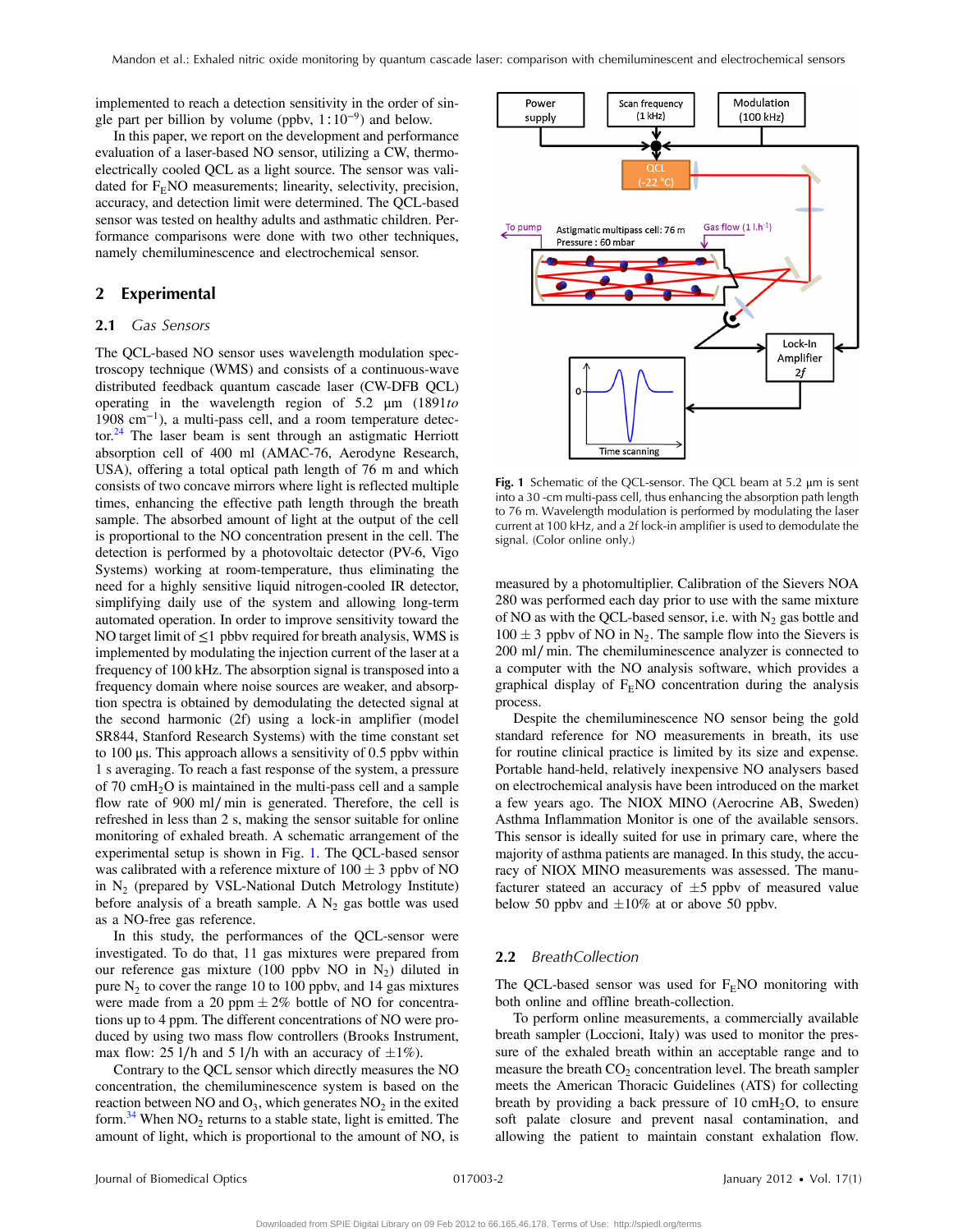The exhalation flow ranged from 15 to 250 ml∕s. The target flow rate was maintained within 5%.

During the sampling, the collected breath entered the Loccioni breath sampler. The CO2 concentration profile and airway pressure were simultaneously displayed in graphical forms on the sampler display. When the  $CO<sub>2</sub>$  concentration reached 3%, a part of the breath was sent to the NO sensor. The 3% value has been chosen since it is the start of the  $CO<sub>2</sub>$  plateau for most of people. The F<sub>E</sub>NO level in ppbv was acquired and plotted in real-time on a computer screen. In addition, the breath sampling pipe was heated to  $\geq$ 38 °C to prevent water condensation. A typical recorded signal at flow 50 ml/s is shown in Fig. [2.](#page-3-0)  $F<sub>E</sub>NO$  level was sampled after the estimated start of the  $CO<sub>2</sub>$  plateau region. The endtidal of the  $CO<sub>2</sub>$  exhalation trend determines the point where the NO plateau is measured, i.e.  $5 \text{ s}$  before the end-tidal  $CO<sub>2</sub>$ point. One breath sample was collected at each flow rate (15, 50, 100 and 250 ml∕s) from each patient.

Offline collections were also performed as samples can be collected at a distant collection site from the NO sensor. A custom-built breath-collection device was used to collect single breaths into bags with the subject exhaling at specific constant flow rates.<sup>[35](#page-7-7)</sup> The breath-collection device was based on the guidelines of the ATS for the sampling of exhaled NO; it is very simple, inexpensive, and has been tested in previous studies. The exhaled breath line consists of a mouth-piece connected to a discard bag (400 ml) and an NO-impermeable aluminum-foil air bag of 500 ml capacity (Mylar balloon, ABC ballonnen, Zeist, The Netherlands).<sup>[36](#page-7-8)</sup> To maintain a constant exhalation flow, the mouth pressure was monitored by the patient during the sampling process. Breath was collected at various constant flow rates from each subject by changing the resistance of the breath line to maintain a mouth pressure of 10 cmH<sub>2</sub>O.

To assess the agreement of the two sampling procedures, offline  $F<sub>E</sub>NO$  measurements in comparison to online measurements, 23 healthy individuals performed online and offline single breath maneuvers at a flow of 50 ml∕s. To prevent

<span id="page-3-0"></span>

Fig. 2 Recorded data during online sampling of a single exhalation at 50 ml∕s. During the exhalation process the mouth pressure is monitored to keep a constant flow rate (a). The exhaled breath is sent to the QCL-based sensor when the  $CO<sub>2</sub>$  concentration reaches 3% (b). The average of the last 5 seconds of the exhaled breath was used to calculate the  $F_FNO$  value (c).

systematic errors, 11 persons did first online followed by offline breath maneuvers, and 12 in the reverse order.

#### 2.3 Extended NO Analysis

Different exhalation flow rates can be performed with both online and offline exhaled breath measurements by changing the resistance of the sampling line and keeping a back pressure of 10 cm $H_2O$  during the exhalation. Measuring the NO plateau for multiple flow rates allows an estimation of the NO extended parameters, which may provide additional useful clinical infor-mation. The simple two-compartment model<sup>[12](#page-6-11)</sup> describes exhaled NO arising from two compartments: the airways and the alveolar region. It is based on three flow-independent exchange parameters, one describing the steady-state NO alveolar concentration  $(C_ANO, ppbv)$ , and two describing the airway region (the airway NO diffusing capacity (DawNO,  $p1 \cdot s^{-1} \cdot ppbv^{-1}$  and the airway wall NO concentration  $(C_{aw}NO, ppbv).$ <sup>11</sup> The potential of these parameters lies in their ability to split exhaled NO into two important anatomic subdivisions of the lungs and also to provide both structural and metabolic information relevant to the NO pathways. To determine the airway and alveolar contribution to exhaled NO, multiple exhalation flow rates must be accomplished. Different approaches are described in the literature<sup>11</sup> and recently used in combination with a QCL-based sensor to determine extended NO parameters in chronic obstructive pulmonary dis-ease.<sup>[37](#page-7-9)</sup> We selected the method described by Högman et al.<sup>[13](#page-6-12)[,38](#page-7-10)</sup> as it requires only three exhalation flows. This method is based on a non-linear model with a quality control to notify erroneous NO values. NO values from different flow rates are included into a software program with a second order algorithm, which will render values of  $C_ANO$ ,  $C_{aw}NO$  and  $D_{aw}NO$ .

We measured  $F<sub>E</sub>NO$  at different flow rates controlled by the Loccioni sampler: a low exhalation flow (15 ml∕s), a medium flow (100 ml∕s), and a high flow rate (250 ml∕s). To validate the sampling system, the exhalation flow of 50 ml∕s is also measured ( $F<sub>E</sub>NO<sub>0.05</sub>$ ) and compared to calculated value by the model. A group of 20 subjects performed online single breath maneuvers at four expiratory flows as mentioned previously. After each maneuver, the subject was given a 1-minute pause before performing the next exhalation at a different flow.

#### 3 Results

#### 3.1 QCL-Based Sensor Performance

Prior to the study on patients, the performance of our QCLsensor was evaluated. With the prepared NO concentrations, the QCL-sensor was tested in terms of linearity, precision, accuracy, sensitivity, and selectivity. To minimize random error, the

**Table 1** Main characteristics of the QCL-sensor.

<span id="page-3-1"></span>

| Sensitivity               | $\leq$ ppby in 1 s |
|---------------------------|--------------------|
| Repeatability (Precision) | $+5%$              |
| Accuracy                  | 99%-104%           |
| Dynamic Range             | 1 ppbv-4 ppmv      |
| Response Time             | Lag Time: 2 s      |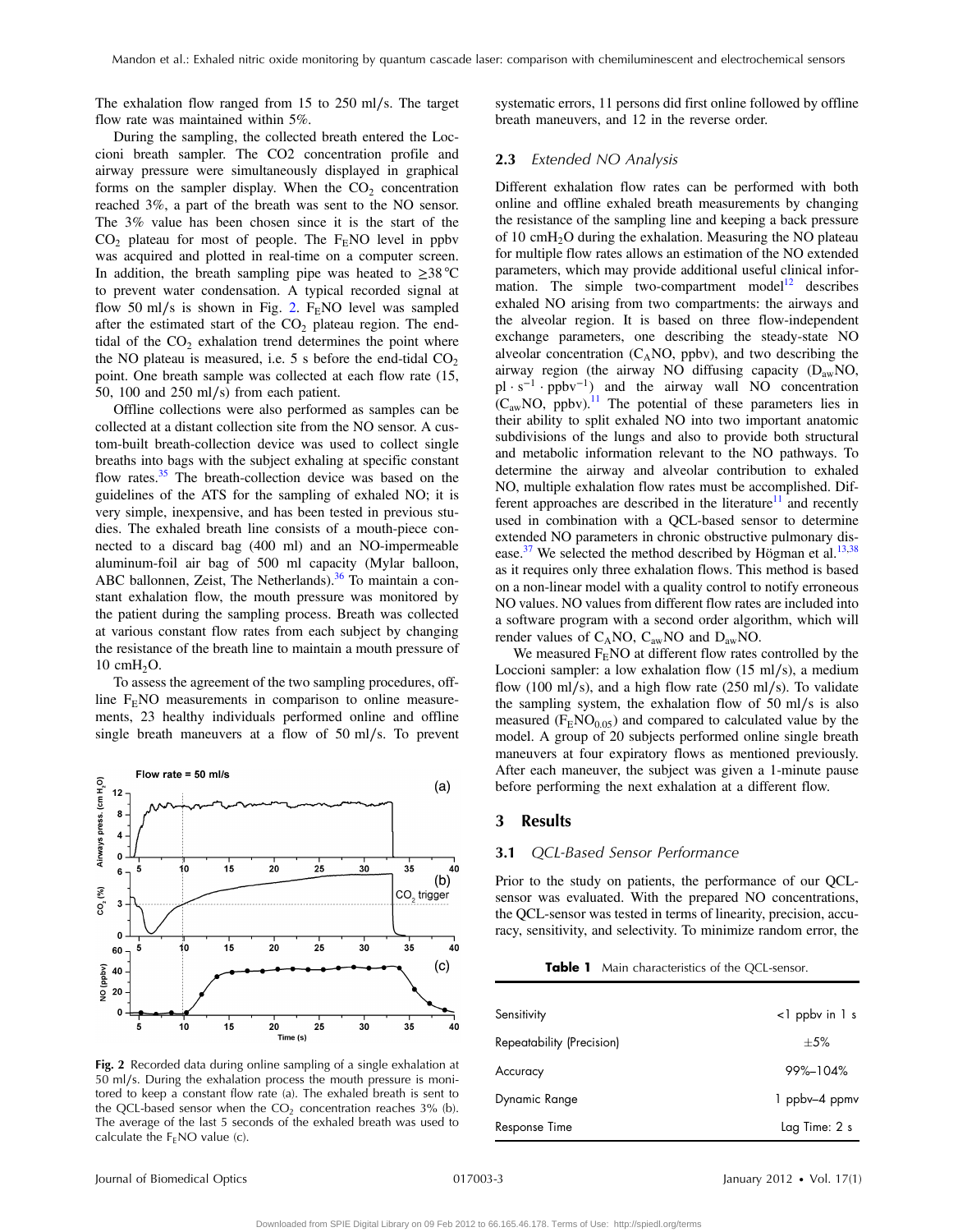concentrations were measured six times. One measurement consists of flushing the absorption cell for 5 min with the gas and by taking the last value displayed by our sensor. Table [1](#page-3-1) summarizes the main characteristics of the sensor. The linearity response of the system, Fig. [3,](#page-4-0) is given by the coefficient of determination ( $R^2 = 0.998$ ). Precision of the sensor was evaluated in conditions of their repeatability, and accuracy was determined by comparing the mixtures and the measured concentration. The calculated accuracy was between 99 and 104% and is limited by the accuracy of the mass flow controllers used for the dilution. The precision of the system expressed as RSD (relative standard deviation) was below 5%.

The best minimum detectable NO concentration achieved with QCL-based sensor with a 1 s averaging time is 0.5 ppbv. A better sensitivity can be reached by increasing the integration time. An Allan variance analysis of the data, which presents the variance of the data as a function of integration time of the sampling, is shown in Fig. [4](#page-4-1). It displays the reduction in noise level as the integration time is increased.

<span id="page-4-0"></span>

prepared dilutions from a standard calibration mixture of  $100 \pm 3$  ppbv of NO in N<sub>2</sub> are plotted ( $R^2 = 0.9998$ ).

<span id="page-4-1"></span>

Fig. 4 Allan variance showing the QCL-based sensor detection limit. The sensitivity is 0.5 ppbv of NO with an acquisition time of 1 second. A minimum detection limit of 0.24 ppbv is reached with 26 s integration time.

As exhaled breath carries a number of compounds at high concentration such as water and  $CO<sub>2</sub>$ , the selectivity of the sensor is important. The emission spectrum of the QCL allows accessing of the NO absorption line within the fundamental vibration band without interference of water and  $CO<sub>2</sub>$ , as shown in the HITRAN simulation. $39$  The response of the QCL sensor to humid air and  $5\%$  CO<sub>2</sub> has been experimentally investigated and has provided good agreement with the HITRAN calculations.

#### 3.2 Offline/Online Comparison

The QCL-based sensor can perform  $F_FNO$  measurements online or offline. If the advantages of online analysis are obvious, the benefits of offline analysis are apparent when analyzing large sample numbers, for example during clinical studies. To examine the diagnostic capability of our sampling procedure, online and offline measurements in the same subjects are compared, using the Bland-Altman method. $40$  The Bland-Altman plot, Fig. [5](#page-4-2), consists of the difference between a pair of measurements (in this case offline–online) versus their average. On average, the difference in NO concentration between the two sampling methods (offline-online) was  $-0.1$  ppbv and the limit of agreements was  $\pm 1.0$  ppbv. By measuring the NO concentration in bags within 24 h of collection, no significant differences or combined effects of measurement technique or flow rate were noted. The sample is reportedly stable for up to 24 h, but it was observed that NO concentrations in bags decreased over time up to 7% after 48 h (data not shown).

#### 3.3 Validation of QCL-Based Sensor for Multiple Flows Analysis

For each individual, the three independent parameters are calculated. Figure [6](#page-5-0) shows the data as medians with lower and upper quartiles (25 to 75%). The level of agreement between the measured and calculated  $F<sub>E</sub>NO<sub>0.05</sub>$  is determined by the coefficient of determination  $R^2$  (average between calculated **Fig. 3** Linearity of the QCL sensor. Measured NO concentrations versus<br>prepared dilutions from a standard calibration mixture of 100  $\pm$  3 ppbv and measured:  $-0.4$  ppbv, SD = 0.72,  $R^2 = 0.9997$ . Data

<span id="page-4-2"></span>

Fig. 5 Bland-Altman plot comparing 23 offline and online sampling procedures. Solid line represents the mean difference between values obtained using the two sampling methods (−0.1 ppbv). Dashed lines represent the limits of agreement −2.1 ppbv and 1.9 ppbv; SD is standard deviation. The plot indicates the sampling procedures are in good agreement.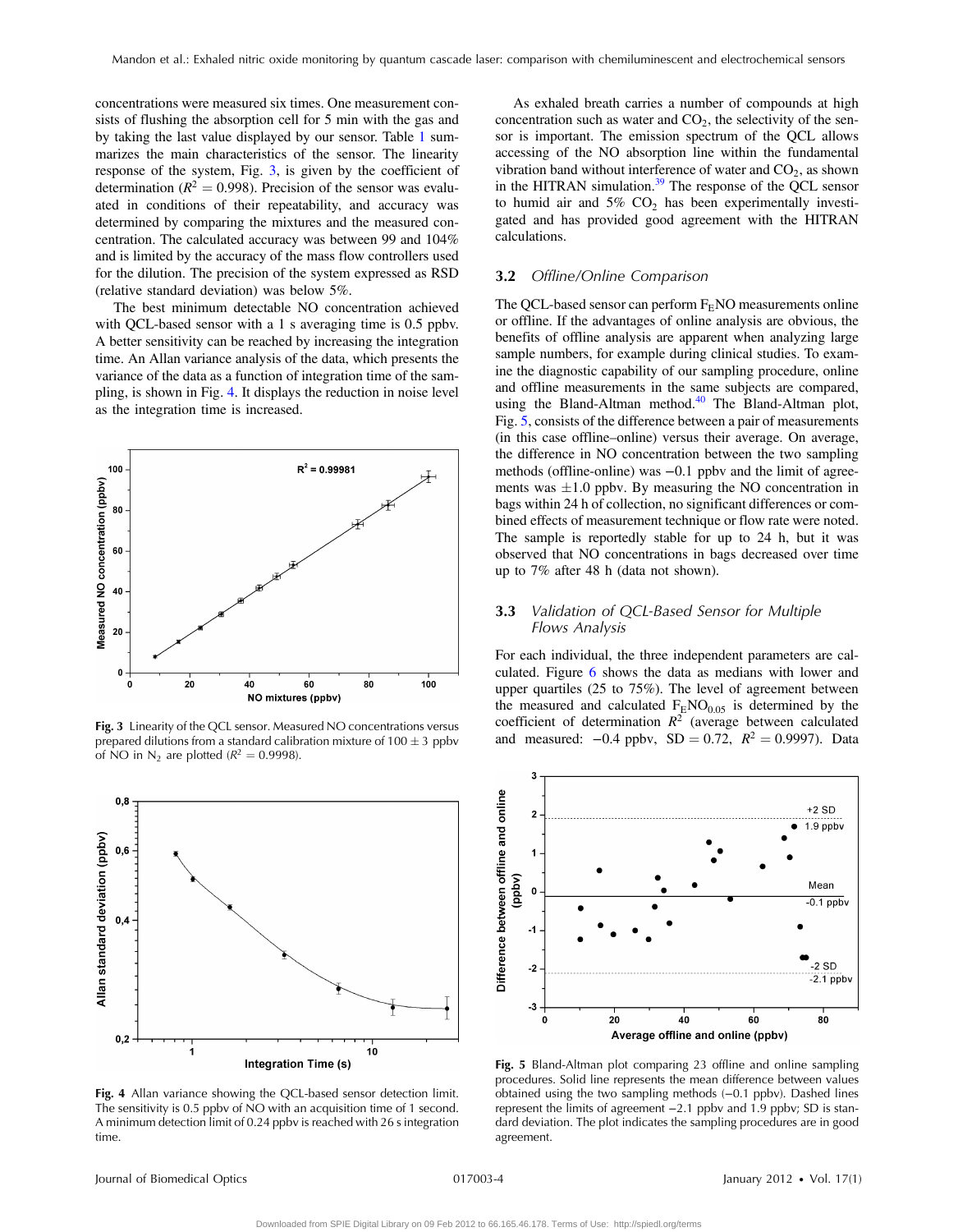<span id="page-5-0"></span>

Fig. 6 Calculated NO extended parameters characterizing the alveolar region (C<sub>A</sub>NO), airway wall (C<sub>aw</sub>NO), diffusing capacity ( $D_{aw}$ NO), and flux  $(J_{aw}NO) NO$  exchanges using the model proposed by. Ref. [13](#page-6-12) Minimum, median, maximum and, interquartile ranges (25%, 75%) are displayed. The data from the QCL-based sensor are included in the ranges suggested by Högmann and et al.<sup>[41](#page-7-13)</sup> for healthy subjects (hatched boxes). (Color online only.)

are also compared to previous results, and these results are in agreement with values presented by Högman et al.<sup>41</sup> Regardless of the lack of agreement about what flow rates to use to calculate extended NO parameters, those results demonstrate the validity of our sampling procedure and confirm the efficiency of the theoretical model to give values which are consistent.

#### **3.4** Comparison of the QCL-Based Sensor with Chemiluminescence and Electrochemical Sensors

 $F<sub>E</sub>NO$  from 22 asthmatic children (age range: 6 to 16 years) was measured with three sensors. They provided offline samples in aluminum bags for the QCL-based sensor and the chemiluminescence, respectively, at flow 50 ml∕s, followed by online  $F<sub>E</sub>NO$  sample measured by the NIOX MINO two minutes later. Ambient NO varied between 1 and 4 ppbv over the study. The bags were measured simultaneously with the QCL-based and the chemiluminescent sensors on the same day as the sampling. Measurements were achieved with a 1 s integration time for both devices. The Bland-Altman plot, Fig.  $7(a)$ , shows a high degree of agreement between the QCL-based sensor and the chemiluminescence device with an average difference of −0.1 ppbv and a standard deviation of 1.1 ppbv.

The comparison between the QCL-based sensor and the NIOX MINO, Fig. [7\(b\),](#page-5-1) shows an average value of 1.6 ppbv with a SD of 1.7 ppbv.

#### 4 Discussion

This study reports a QCL sensor, combining a multi-pass cell and wavelength modulation spectroscopy, suitable for  $F<sub>E</sub>NO$ measurements. The achieved sensitivity of 0.5 ppbv within 1 s integration time, appropriate for  $F<sub>E</sub>NO$  measurements, is comparable with other on-going optical sensor developments and does not represent the ultimate sensitivity. The fast response time achieved (<2 s), despite the use of a multi-pass cell, allows online analysis by providing enough time resolution to follow NO variations during a single breath, as well as offline measurements. Although presently used in a setup configuration, the QCL sensor has a real potential to be developed and integrated

<span id="page-5-1"></span>

Fig. 7 Bland-Altman plot comparing the QCL-based sensor with chemiluminescence device (a) and with NIOX MINO (b), respectively. (a) Solid line represents the mean difference between values obtained using the QCL-based sensor and chemiluminescence (−0.1 ppbv). Dashed lines represent the limits of agreement, −2.3 ppbv and 2.1 ppbv. The plot suggests the two sensors are in good agreement. (b) Solid line represents the mean difference between values obtained using the QCL-based sensor and NIOX MINO (1.6 ppbv). Dashed lines represent the limits of agreement, -1.8 ppbv and 5 ppbv; SD is standard deviation. The plot suggests the QCL-sensor and NIOX MINO are quite similar and reveals one outlier.

into a compact and convenient device configured for autonomous operation in clinical applications.

For the present work, the obtained results are directly comparable with those obtained by the chemiluminescent NIOX sensor, the device currently considered as the gold standard for measuring  $F<sub>E</sub>NO$ . A Bland-Altman plot demonstrated good agreement between both devices for a wide range of NO concentrations, making the system trustable on any asthmatic patient regardless of the degree of airway inflammation. When coupled with a commercial or home-made sampler, single or multiple flow rates can be easily performed. The only requirement is to be able to monitor  $CO<sub>2</sub>$ , the flow rate, and mouth pressure during the exhalation. The system offers a wide number of configurations fitting to each study, including extended NO analysis. The possibility of measuring multiple flow rates was demonstrated in healthy subjects by successfully comparing calculated extended NO parameters (from  $F<sub>E</sub>NO<sub>0.015</sub>$ ,  $F<sub>E</sub>NO<sub>0.10</sub>$ ,  $F<sub>E</sub>NO<sub>0.25</sub>$ ) with previous papers.<sup>41</sup> In addition, the calculated  $F<sub>E</sub>NO<sub>0.05</sub>$  from the model is in agreement with the measured  $F<sub>E</sub>NO<sub>0.05</sub>$ . By adapting the sampler device, any flow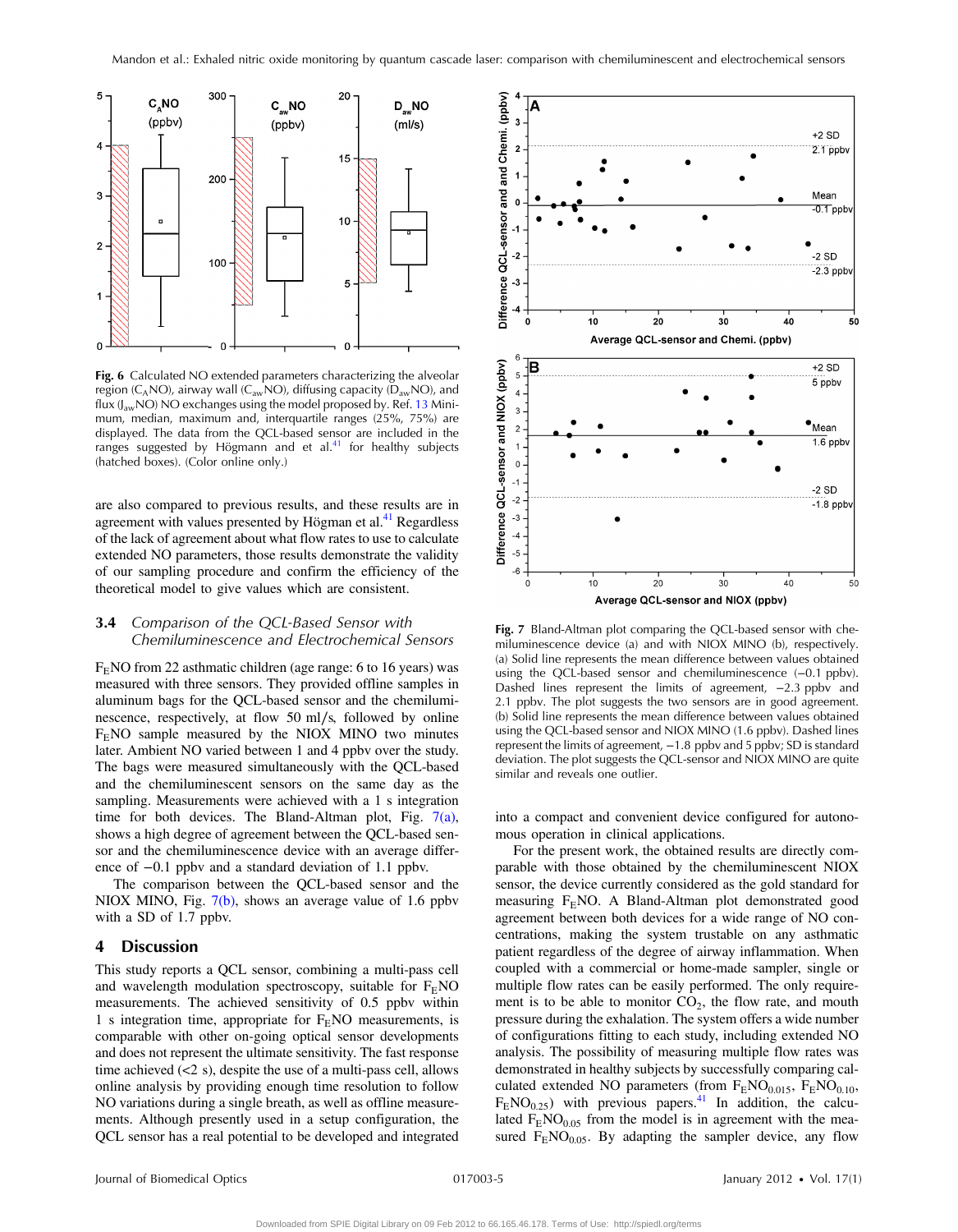rate can be used with the QCL sensor. A recent study also demonstrated the efficiency of a QCL-based sensor for multiple flow rates analysis in diseases other than asthma, as in chronic obstructive pulmonary disease.<sup>[37](#page-7-9)</sup>

We also found a statistically significant difference ( $p$ -value  $=$  $0.0003$ ) between  $F<sub>E</sub>NO$  values measured by the QCL-sensor and the NIOX MINO. Ekroos et al. $42$  reported on the exhaled NO from a selected group of healthy non-smoker adults and assessed their long-term variation. The variation of NO concentrations (95% confidence interval) was  $1.1 \pm 1$  ppb within the interval of seven days. This is in agreement with the difference in the methods we report here. When patients start treatment this effect is much larger. Silkoff et al. $43$  showed that the reduction in exhaled NO was around 40%. Therefore, we conclude that the difference between the two methods is not medically relevant for the measurement of  $F<sub>E</sub>NO<sub>0.05</sub>$ .

The validity of the NIOX MINO has been subject of conflicting papers. Some studies reported strong correlations and excellent reproducibility of the absolute value of  $F<sub>E</sub>NO$  mea-surements obtained using the NIOX MINO.<sup>[44](#page-7-16)[,45](#page-7-17)</sup> They support the recommendation of performing only one measurement. Other studies did not support that conclusion.<sup>[20](#page-6-23),[46](#page-7-18)</sup> Our data suggests that even by performing one  $F<sub>E</sub>NO$  measurement, the level of agreement between the gold standard device, the QCL-sensor, and the NIOX MINO is certainly clinically acceptable. However, the 5 ppbv sensitivity prevents its use in determining the extended NO parameters.

In conclusion, this study shows that there is clinically acceptable agreement between the three main technologies used for the development of NO sensors. Whereas chemiluminescence analysers tend to be expensive, large and poorly portable, laser-based systems and electrochemical sensors demonstrate interesting opportunities to make  $F<sub>E</sub>NO$  measurements in the primary care. Compared to the NIOX MINO and generally to electrochemical sensors, QCL-based systems, using highly selective optical spectroscopy principles, offer higher sensitivities and have already proven their advantages as a trustable and accurate technique over time. They are also suitable for multiple flow rates analysis as they can perform analysis at any flow without modification of the sensor. Compact devices based on laser spectroscopy are presently used in many fields of life sciences, and it is a matter of time before they will be used in any hospital for diagnosis, monitoring, and control of diseases such as asthma at single or multiple flow rates.

#### Acknowledgments

This work was supported by the GO-EFRO Ultragas gas analysis systems for quality control of agricultural products and medical diagnostics, project no. 2009-010034 of province of Gelderland (The Netherlands) and EU, EU-Marie Curie fellowships EU-people-2010-IEF, project no. 275584, QCLaser Nose and the EU-FP6-Infrastructures-5 program, project FP6-026183 'Life Science Trace Gas Facility.' The authors would like to thank the anonymous reviewers for their critical and constructive comments.

#### References

- <span id="page-6-0"></span>1. I. Horvath, J. Hunt, and P. J. Barnes and ATS-ERS-Task-Force-Exhaled-Breath, "Exhaled breath condensate: methodological recommendations and unresolved questions," [Eur. Respir. J.](http://dx.doi.org/10.1183/09031936.05.00029705) 26(3), 523–548 (2005).
- <span id="page-6-1"></span>2. A. P. F. Turner and N. Magan, "Electronic noses and disease diagnostics," [Nat. Rev. Microbiol.](http://dx.doi.org/10.1038/nrmicro823) 2(2), 161–166 (2004).
- <span id="page-6-2"></span>3. S. H. Lee and T. H. Park, "Recent advances in the development of bio-electronic nose," [Biotechnol. Bioprocess Eng.](http://dx.doi.org/10.1007/s12257-009-3077-1) 15(1), 22-29 (2010).
- <span id="page-6-3"></span>4. D. R. Taylor et al., "Exhaled nitric oxide measurements: Clinical application and interpretation", *[Thorax](http://dx.doi.org/10.1136/thx.2005.056093)*  $61(9)$ , 817–827 (2006).
- <span id="page-6-4"></span>5. S. A. Kharitonov and P. J. Barnes, "Nitric oxide in exhaled air is a new marker of airway inflammation," Monaldi Arch Chest Dis. 51(6), 533–537 (1996).
- <span id="page-6-5"></span>6. L. E. Gustafsson et al., "Endogenous nitric-oxide is present in the exhaled air of rabbits, guinea-pigs and humans," [Biochem. Biophys.](http://dx.doi.org/10.1016/0006-291X(91)91268-H) [Res. Commun.](http://dx.doi.org/10.1016/0006-291X(91)91268-H) 181(2), 852–857 (1991).
- <span id="page-6-6"></span>7. K. Alving, E. Weitzberg, and J. M. Lundberg, "Increased amount of nitric-oxide in exhaled air of asthmatics," Eur. Respir. J. 6(9), 1368–1370 (1993).
- <span id="page-6-7"></span>8. M. Hogman, S. Stromberg, U. Schedin, C. Frostell, G. Hedenstierna, and L. E. Gustafsson, "Nitric oxide from the human respiratory tract efficiently quantified by standardized single breath measurements," [Acta Physiol. Scand.](http://dx.doi.org/10.1046/j.1365-201X.1997.00101.x) 159(4), 345–346 (1997).
- <span id="page-6-8"></span>9. P. E. Silkoff et al., "Marked flow-dependence of exhaled nitric oxide using a new technique to exclude nasal nitric oxide," Am. J. Respir. Crit. Care. Med. 155(1), 260–267 (1997).
- <span id="page-6-9"></span>10. "ATS/ERS recommendations for standardized procedures for the online and offline measurement of exhaled lower respiratory nitric oxide and nasal nitric oxide, 2005", [Am. J. Respir. Crit. Care. Med.](http://dx.doi.org/10.1164/rccm.200406-710ST) 171(8), 912–930 (2005).
- <span id="page-6-10"></span>11. S. C. George et al., "Modeling pulmonary nitric oxide exchange," [J. Appl. Physiol.](doi: 10.1152/japplphysiol.00950) 96(3), 831-839 (2004).
- <span id="page-6-11"></span>12. N. M. Tsoukias and S. C. George, "A two-compartment model of pulmonary nitric oxide exchange dynamics," J. Appl. Physiol. 85(2), 653–666 (1998).
- <span id="page-6-12"></span>13. M. Hogman et al., "Extended NO analysis applied to patients with COPD, allergic asthma and allergic rhinitis," [Respir. Med.](http://dx.doi.org/10.1053/rmed.2001.1204) 96(1), 24–30 (2002).
- <span id="page-6-13"></span>14. Z. Borrill et al., "A comparison of exhaled nitric oxide measurements performed using three different analysers," [Respir. Med.](http://dx.doi.org/10.1016/j.rmed.2005.11.018) 100(8), 1392–1396 (2006).
- <span id="page-6-21"></span>15. M. R. McCurdy et al., "Performance of an exhaled nitric oxide and carbon dioxide sensor using quantum cascade laser-based integrated cavity output spectroscopy," *[J. Biomed. Opt.](http://dx.doi.org/10.1117/1.2747608)* **12**(3), 034034 (2007).
- 16. K. Namjou et al., "Determination of exhaled nitric oxide distributions in a diverse sample population using tunable diode laser absorption spectroscopy," [Appl. Phys. B](http://dx.doi.org/10.1007/s00340-006-2301-3) 85(2–3), 427–435 (2006).
- 17. J. H. Shorter et al., "Clinical study of multiple breath biomarkers of asthma and COPD (NO, CO(2), CO and N(2)O) by infrared laser spectroscopy," [J. Breath Res.](http://dx.doi.org/10.1088/1752-7155/5/3/037108) 5(3), (2011).
- <span id="page-6-14"></span>18. T. H. Risby and F. K. Tittel, "Current status of midinfrared quantum and interband cascade lasers for clinical breath analysis," [Opt Eng](http://dx.doi.org/10.1117/1.3498768) 49(11), (2010).
- <span id="page-6-15"></span>19. K. Alving, C. Janson, and L. Nordvall, "Performance of a new handheld device for exhaled nitric oxide measurement in adults and children," [Respir. Res.](http://dx.doi.org/10.1186/1465-9921-7-67) 7(1), 67 (2006).
- <span id="page-6-23"></span><span id="page-6-16"></span>20. G. Roberts et al., "Are exhaled nitric oxide measurements using the por-table NIOX MINO repeatable?," [Respir. Res.](http://dx.doi.org/10.1186/1465-9921-11-43) 11(1), 43 (2010).
- 21. C. R. Brooks, S. B. M. Brogan, van Dalen C. J., P. K. Lampshire, J. Crane, and J. Douwes, "Measurement of exhaled nitric oxide in a general population sample: A comparison of the medisoft HypAir FE(NO) and aerocrine NIOX analyzers," *[J. Asthma](http://dx.doi.org/10.3109/02770903.2011.560322)* 48(4), 324-328 (2011).
- <span id="page-6-18"></span><span id="page-6-17"></span>22. F. K. Tittel, D. Richter, and A. Fried, "Mid-infrared laser applications in spectroscopy," Solid-State Mid-Infrared Laser Sources 89, 445-510 (2003).
- <span id="page-6-19"></span>23. R. F. Curl et al., "Quantum cascade lasers in chemical physics," [Chem. Phys. Lett.](http://dx.doi.org/10.1016/j.cplett.2009.12.073) 487(1–3), 1–18 (2010).
- 24. S. M. Cristescu et al., "Laser-based systems for trace gas detection in life sciences," [Appl. Phys. B](http://dx.doi.org/10.1007/s00340-008-3127-y) 92(3), 343-349 (2008).
- <span id="page-6-20"></span>25. L. Menzel et al., "Spectroscopic detection of biological NO with a quantum cascade laser," Appl. Phys. B 72(7), 859–863 (2001).
- <span id="page-6-22"></span>26. J. B. McManus et al., "Pulsed quantum cascade laser instrument with compact design for rapid, high sensitivity measurements of trace gases in air," [Appl. Phys. B](http://dx.doi.org/10.1007/s00340-008-3129-9) 92(3), 387–392 (2008).
- 27. D. S. Baer et al., "Sensitive absorption measurements in the nearinfrared region using off-axis integrated-cavity-output spectroscopy," [Appl. Phys. B](http://dx.doi.org/10.1007/s00340-002-0971-z) 75(2–3), 261–265 (2002).